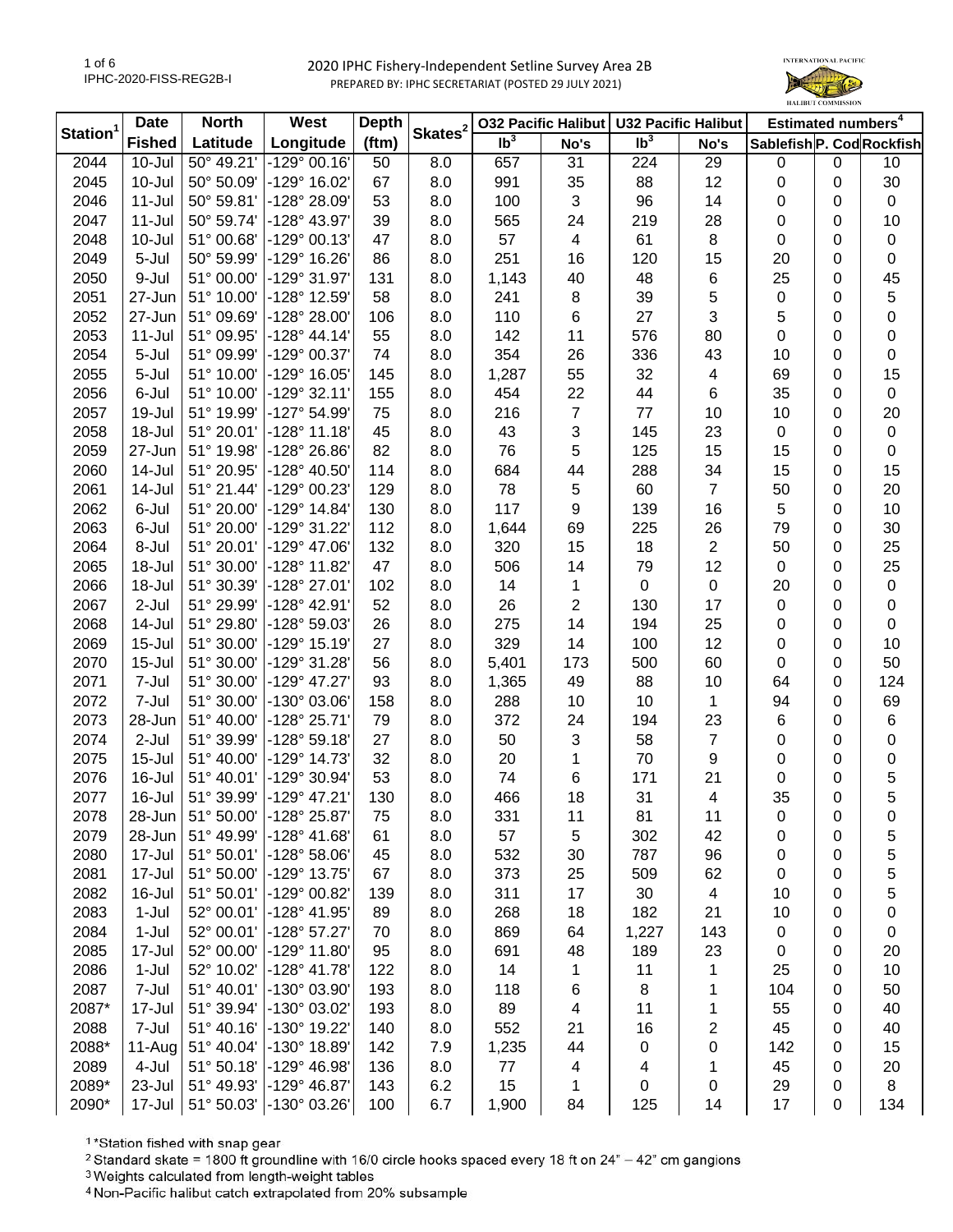

|                      | <b>Date</b>          | <b>North</b> | West                  | <b>Depth</b> | Skates <sup>2</sup> |                            | <b>032 Pacific Halibut</b> |                 | <b>U32 Pacific Halibut</b> |                           | Estimated numbers <sup>4</sup> |                  |  |  |
|----------------------|----------------------|--------------|-----------------------|--------------|---------------------|----------------------------|----------------------------|-----------------|----------------------------|---------------------------|--------------------------------|------------------|--|--|
| Station <sup>1</sup> | <b>Fished</b>        | Latitude     | Longitude             | (ftm)        |                     | $\overline{\mathsf{lb}^3}$ | No's                       | Ib <sup>3</sup> | No's                       | Sablefish P. Cod Rockfish |                                |                  |  |  |
| 2090                 | $\overline{24}$ -Aug | 51° 50.07'   | -130° 02.76'          | 99           | 8.0                 | 1,415                      | 55                         | 109             | 13                         | 69                        | 0                              | 109              |  |  |
| 2091*                | 11-Aug               | 51° 49.99'   | $-130^{\circ}$ 19.14' | 118          | 8.0                 | 745                        | 30                         | 66              | 8                          | 15                        | 0                              | 90               |  |  |
| 2091                 | 26-Aug               | 51° 50.25'   | -130° 19.00'          | 117          | 8.0                 | 880                        | 37                         | 116             | 13                         | 35                        | 0                              | 54               |  |  |
| 2092                 | 14-Jul               | 51° 50.12'   | -130° 34.99'          | 163          | 7.9                 | 451                        | 19                         | 47              | $\sqrt{5}$                 | 103                       | 0                              | 10               |  |  |
| 2092*                | 10-Aug               | 51° 50.38'   | -130° 34.97'          | 163          | 7.9                 | 662                        | 29                         | 94              | 11                         | 88                        | 0                              | 5                |  |  |
| 2093                 | 14-Jul               | 51° 49.83'   | $-130^{\circ} 51.91'$ | 105          | 8.0                 | 4,159                      | 117                        | 122             | 14                         | 10                        | 0                              | 280              |  |  |
| 2093*                | 14-Aug               | 51° 50.10'   | -130° 51.92'          | 104          | 8.0                 | 3,486                      | 81                         | 35              | $\overline{\mathbf{4}}$    | 5                         | 0                              | 250              |  |  |
| 2095                 | 4-Jul                | 51° 59.80'   | -129° 46.85'          | 62           | 8.0                 | 859                        | 39                         | 428             | 54                         | 0                         | 0                              | 89               |  |  |
| 2095*                | 23-Jul               | 52° 00.00'   | $-129°$ 47.11'        | 64           | 7.6                 | 233                        | 13                         | 159             | 22                         | 0                         | 0                              | 100              |  |  |
| 2096*                | 18-Jul               | 52° 00.03'   | -130° 03.05'          | 76           | 7.7                 | 780                        | 35                         | 416             | 60                         | 0                         | 0                              | 58               |  |  |
| 2096                 | 24-Aug               | 52° 00.06'   | $-130^{\circ}$ 03.11' | 77           | 8.0                 | 1,489                      | 76                         | 1,628           | 211                        | 0                         | 0                              | 20               |  |  |
| 2097*                | 10-Aug               | 52° 00.03'   | -130° 19.01'          | 194          | 7.8                 | 704                        | 21                         | 11              | 1                          | 94                        | 0                              | $\,6$            |  |  |
| 2097                 | 26-Aug               | 51° 59.99'   | -130° 18.94'          | 191          | 6.9                 | 756                        | 24                         | $\pmb{0}$       | 0                          | 21                        | 0                              | $\boldsymbol{9}$ |  |  |
| 2098*                | 10-Aug               | 51° 59.89'   | -130° 34.96'          | 142          | 7.9                 | 1,100                      | 39                         | 18              | $\overline{2}$             | 34                        | 0                              | 20               |  |  |
| 2098                 | 26-Aug               | 52° 00.13'   | -130° 34.77'          | 133          | 7.9                 | 739                        | 33                         | 84              | 10                         | 54                        | 0                              | $\,$ 5 $\,$      |  |  |
| 2099                 | 14-Jul               | 52° 00.02'   | -130° 52.62'          | 86           | 7.0                 | 1,969                      | 91                         | 577             | 69                         | 0                         | 0                              | 69               |  |  |
| 2099*                | 14-Aug               | 51° 59.97'   | $-130^{\circ} 51.98'$ | 104          | 8.0                 | 553                        | 28                         | 82              | 9                          | 0                         | 0                              | 63               |  |  |
| 2100                 | 3-Jul                | 52° 10.17'   | -128° 56.74'          | 84           | 8.0                 | 967                        | 48                         | 347             | 38                         | 0                         | 0                              | 35               |  |  |
| 2100*                | 5-Aug                | 52° 09.98'   | -128° 57.30'          | 91           | 7.8                 | 2,703                      | 119                        | 448             | 48                         | 0                         | 0                              | 15               |  |  |
| 2101*                | 26-Jul               | 52° 09.98'   | -129° 14.03'          | 94           | 8.1                 | 175                        | $\overline{7}$             | 96              | 11                         | 25                        | 0                              | 10               |  |  |
| 2101                 | 25-Aug               | 52° 09.96'   | -129° 13.89'          | 93           | 8.0                 | 230                        | 12                         | 44              | 5                          | 10                        | 0                              | 20               |  |  |
| 2103*                | 22-Jul               | 52° 09.68'   | -129° 45.95'          | 110          | 8.0                 | 509                        | 29                         | 38              | 5                          | 0                         | 0                              | $\mathbf 0$      |  |  |
| 2103                 | 25-Aug               | 52° 10.07'   | $-129^{\circ}$ 45.73' | 113          | 7.9                 | 610                        | 27                         | 37              | $\overline{4}$             | 25                        | 0                              | 69               |  |  |
| 2104                 | 12-Jul               | 52° 09.96'   | -130° 02.59'          | 93           | 8.0                 | 1,321                      | 77                         | 520             | 60                         | 5                         | 0                              | 5                |  |  |
| 2104*                | 18-Jul               | 52° 10.00'   | -130° 02.83'          | 93           | 7.9                 | 723                        | 42                         | 394             | 49                         | 0                         | 5                              | 0                |  |  |
| 2105                 | 12-Jul               | 52° 10.05'   | -130° 18.84'          | 222          | 8.0                 | 42                         | 1                          | $\pmb{0}$       | $\pmb{0}$                  | 10                        | 0                              | 5                |  |  |
| 2105*                | 18-Aug               | 52° 10.00'   | -130° 19.02'          | 220          | 8.0                 | 93                         | 4                          | $\mathbf 0$     | $\pmb{0}$                  | 115                       | 0                              | 0                |  |  |
| 2106                 | $11 -$ Jul           | 52° 09.84'   | -130° 35.08'          | 106          | 8.0                 | 1,407                      | 65                         | 192             | 21                         | $\mathbf 0$               | 0                              | 15               |  |  |
| 2106*                | 18-Aug               | 52° 09.51'   | -130° 35.05'          | 106          | 8.1                 | 366                        | 11                         | 21              | $\sqrt{2}$                 | 30                        | 0                              | 20               |  |  |
| 2107                 | $11$ -Jul            | 52° 10.07'   | -130° 52.73'          | 121          | 8.0                 | 866                        | 37                         | 101             | 12                         | 5                         | 0                              | 25               |  |  |
| 2107*                | 15-Aug               | 52° 10.16'   | -130° 52.01'          | 121          | 8.0                 | 849                        | 30                         | 10              | $\mathbf{1}$               | 5                         | 0                              | 25               |  |  |
| 2108                 | 1-Jul                | 52° 19.76'   | -129° 12.73'          | 81           | 8.0                 | 1,751                      | 86                         | 190             | 21                         | 0                         | 25                             | 25               |  |  |
| 2108*                | 5-Aug                | 52° 19.97'   | -129° 12.94'          | 75           | 8.1                 | 3,740                      | 198                        | 598             | 71                         | 0                         | 5                              | 30               |  |  |
| 2109                 | 2-Jul                | 52° 20.06'   | -129° 27.53'          | 80           | 8.0                 | 1,941                      | 89                         | 198             | 22                         | 0                         | 20                             | 20               |  |  |
| 2109*                | 26-Jul               | 52° 19.83'   | -129° 27.72'          | 84           | 8.0                 | 1,902                      | 81                         | 248             | 31                         | 0                         | 0                              | 0                |  |  |
| 2110*                | 22-Jul               | 52° 19.84'   | $-129^{\circ}$ 48.50' | 112          | 7.5                 | 951                        | 51                         | 82              | 9                          | 9                         | 14                             | 9                |  |  |
| 2110                 | 7-Sep                | 52° 20.11'   | $-129°$ 49.18'        | 111          | 7.8                 | 1,140                      | 69                         | 292             | 33                         | 0                         | 0                              | 15               |  |  |
| 2111                 | 13-Jul               | 52° 20.05'   | -130° 02.48'          | 120          | 8.0                 | 668                        | 27                         | 78              | 9                          | 10                        | 0                              | 30               |  |  |
| 2111*                | 19-Jul               | 52° 19.95'   | -130° 02.72'          | 122          | 7.9                 | 905                        | 41                         | 37              | 5                          | 15                        | 5                              | 15               |  |  |
| 2112*                | 19-Jul               | 52° 19.99'   | -130° 19.17'          | 192          | 6.9                 | 418                        | 10                         | $\pmb{0}$       | 0                          | 65                        | 0                              | 13               |  |  |
| 2112                 | 29-Aug               | 52° 20.00'   | -130° 18.58'          | 197          | 7.8                 | 118                        | $\overline{7}$             | 21              | 2                          | 82                        | 0                              | 29               |  |  |
| 2113*                | 17-Aug               | 52° 20.19'   | -130° 34.99'          | 91           | 8.0                 | 513                        | 15                         | 0               | 0                          | 0                         | 0                              | $\pmb{0}$        |  |  |
| 2113                 | 29-Aug               | 52° 20.02'   | -130° 34.61'          | 89           | 8.0                 | 1,766                      | 66                         | 167             | 20                         | 5                         | 5                              | 74               |  |  |
| 2114                 | $10 -$ Jul           | 52° 19.66'   | -130° 52.05'          | 81           | 8.0                 | 496                        | 28                         | 258             | 30                         | 0                         | 0                              | 0                |  |  |
| 2114*                | 16-Aug               | 52° 20.14'   | -130° 52.02'          | 79           | 8.0                 | 995                        | 56                         | 705             | 84                         | 20                        | 0                              | 0                |  |  |
| 2115                 | $2-Jul$              | 52° 29.95'   | -129° 32.13'          | 45           | 7.9                 | 1,351                      | 51                         | 161             | 20                         | 0                         | 0                              | 10               |  |  |
| 2115*                | 27-Jul               | 52° 30.06'   | $-129°32.06'$         | 51           | 7.9                 | 781                        | 33                         | 368             | 47                         | 0                         | 0                              | 29               |  |  |
| 2116*                | 21-Jul               | 52° 34.20'   | -129° 45.08'          | 80           | 7.5                 | 4,293                      | 226                        | 625             | 71                         | 0                         | 0                              | 28               |  |  |
| 2116                 | 7-Sep                | 52° 34.20'   | $-129°$ 44.94'        | 80           | 8.0                 | 1,782                      | 98                         | 450             | 52                         | 0                         | 0                              | 0                |  |  |
| 2117*                | $21 -$ Jul           | 52° 29.93'   | -130° 02.03'          | 146          | 8.0                 | 611                        | 26                         | 23              | 3                          | 5                         | 0                              | 10               |  |  |

<sup>1</sup>\*Station fished with snap gear

<sup>2</sup> Standard skate = 1800 ft groundline with 16/0 circle hooks spaced every 18 ft on 24" - 42" cm gangions

<sup>3</sup> Weights calculated from length-weight tables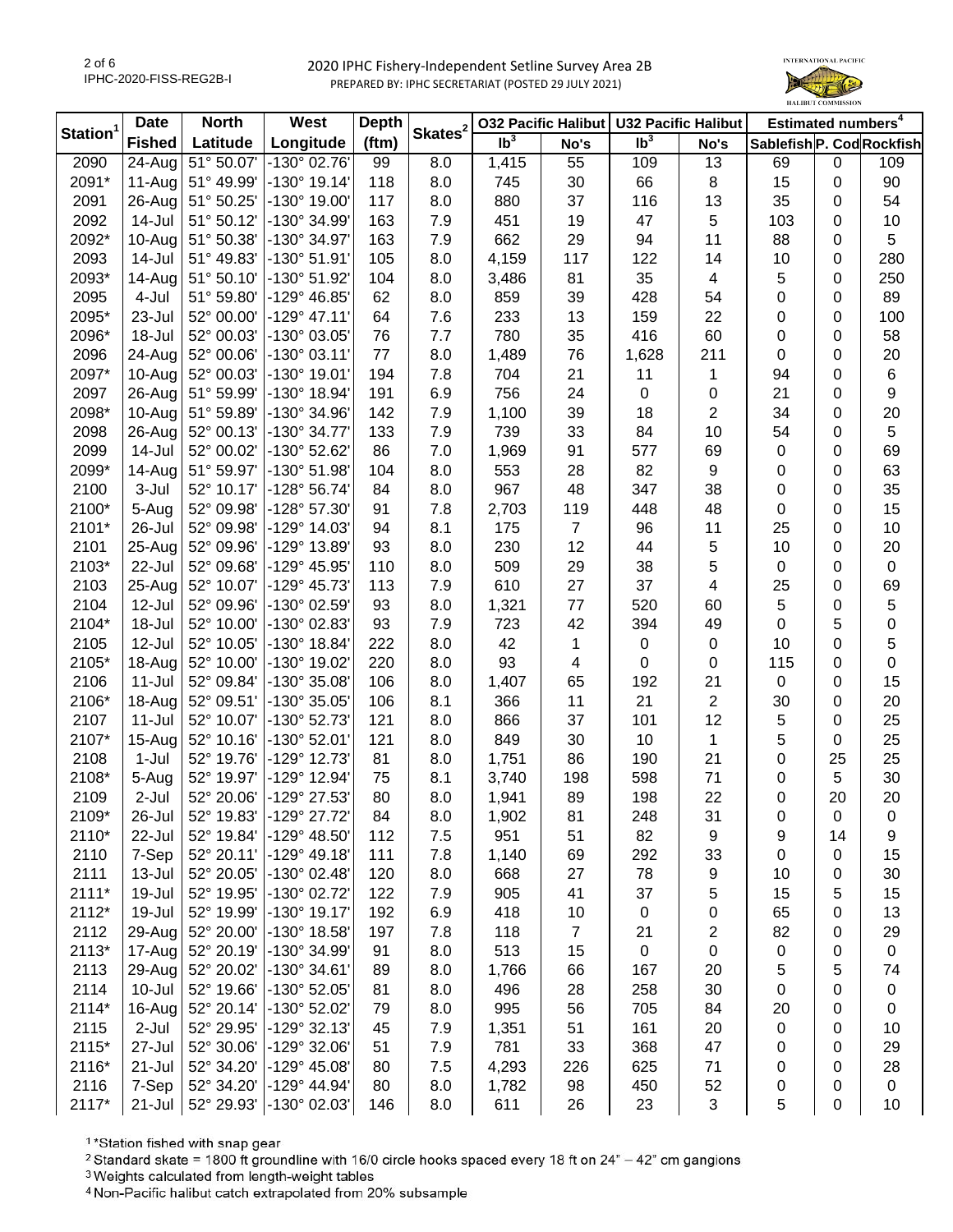

| Skates <sup>2</sup><br>Station <sup>1</sup><br>Ib <sup>3</sup><br>$\overline{\mathsf{lb}^3}$<br>(ftm)<br>Longitude<br>Sablefish P. Cod Rockfish<br><b>Fished</b><br>Latitude<br>No's<br>No's<br>2117<br>7-Sep<br>52° 30.05'<br>-130° 02.07'<br>18<br>74<br>8.0<br>391<br>$\mathbf 0$<br>0<br>40<br>0<br>148<br>2118<br>13-Jul<br>-130° 19.01'<br>11<br>$\overline{c}$<br>25<br>10<br>52° 30.01'<br>144<br>7.9<br>341<br>13<br>0<br>2118*<br>-130° 19.51'<br>6.1<br>424<br>1<br>73<br>19-Jul<br>52° 30.02'<br>140<br>14<br>6<br>9<br>0<br>2119*<br>52° 29.81'<br>-130° 35.02'<br>601<br>86<br>49<br>9-Aug<br>67<br>7.9<br>16<br>10<br>0<br>0<br>52° 29.97'<br>$-130^{\circ}35.15'$<br>27<br>15<br>2119<br>28-Aug<br>66<br>8.0<br>736<br>44<br>226<br>0<br>0<br>2120*<br>52° 29.97'<br>$-130^{\circ} 51.94'$<br>8.0<br>521<br>90<br>10<br>17-Aug<br>59<br>24<br>0<br>$\mathbf 0$<br>0<br>2120<br>28-Aug<br>52° 29.96'<br>-130° 52.23'<br>58<br>7.8<br>1,490<br>52<br>56<br>5<br>19<br>457<br>0<br>5<br>62<br>2121*<br>$21 -$ Jul<br>52° 39.98'<br>$-129^{\circ}$ 46.02<br>88<br>47<br>5<br>106<br>7.7<br>1,901<br>0<br>2121<br>6-Sep<br>$-129°$ 45.49<br>97<br>8.0<br>78<br>9<br>20<br>50<br>52° 39.98'<br>1,686<br>59<br>0<br>5<br>2122*<br>$-130^{\circ}$ 02.14<br>7.6<br>13<br>$\pmb{0}$<br>24<br>20-Jul<br>52° 39.93'<br>146<br>404<br>0<br>0<br>$\pmb{0}$<br>2122<br>6-Sep<br>-130° 01.91'<br>8.0<br>153<br>6<br>0<br>50<br>10<br>52° 39.91'<br>145<br>0<br>2123*<br>52° 40.02'<br>$-130^{\circ}$ 19.06<br>122<br>7.8<br>371<br>16<br>11<br>1<br>39<br>15<br>20-Jul<br>0<br>283<br>2<br>54<br>2123<br>6-Sep<br>52° 39.97'<br>$-130^{\circ}$ 19.34<br>8.0<br>14<br>18<br>74<br>117<br>0<br>2124<br>9-Jul<br>52° 40.05'<br>-130° 34.80'<br>8.0<br>1,487<br>57<br>128<br>14<br>0<br>30<br>79<br>0<br>3<br>2124*<br>52° 40.12'<br>-130° 34.99'<br>82<br>8.0<br>386<br>17<br>27<br>15<br>64<br>9-Aug<br>0<br>52<br>38<br>2125*<br>52° 49.72'<br>-130° 01.94'<br>142<br>7.6<br>69<br>11<br>1<br>29-Jul<br>4<br>0<br>$\overline{2}$<br>2125<br>5-Sep<br>-130° 01.94'<br>7.9<br>41<br>0<br>59<br>29<br>52° 49.95'<br>141<br>0<br>0<br>5<br>2126<br>-130° 19.32'<br>8.0<br>12<br>10<br>9-Jul<br>52° 50.01'<br>114<br>315<br>10<br>1<br>0<br>$\overline{2}$<br>2126*<br>52° 49.90'<br>$-130^{\circ}$ 19.01<br>7.5<br>291<br>13<br>21<br>24<br>19<br>20-Jul<br>114<br>0<br>2127<br>30-Jun<br>52° 59.95'<br>$-129°$ 45.13<br>8.0<br>441<br>21<br>109<br>16<br>84<br>45<br>104<br>0<br>2127*<br>$\overline{c}$<br>53° 00.03'<br>-129° 45.20'<br>17<br>18<br>45<br>20<br>29-Jul<br>122<br>8.0<br>455<br>0<br>2128*<br>$-130^{\circ}$ 02.10<br>822<br>71<br>8<br>55<br>45<br>29-Jul<br>53° 00.00'<br>106<br>8.0<br>40<br>0<br>9<br>2128<br>5-Sep<br>52° 59.99'<br>$-130^{\circ}$ 01.66<br>742<br>20<br>98<br>8.0<br>26<br>1<br>40<br>0<br>2129<br>26-Jul<br>52° 30.00'<br>$-131°08.12'$<br>947<br>47<br>274<br>37<br>10<br>49<br>8.0<br>0<br>0<br>$\mathbf{1}$<br>2130<br>26-Jul<br>52° 29.84'<br>-131° 24.99'<br>491<br>16<br>10<br>5<br>20<br>81<br>8.0<br>0<br>2131<br>25-Jul<br>52° 40.24'<br>-130° 51.99'<br>357<br>21<br>290<br>38<br>0<br>52<br>8.0<br>0<br>0<br>$\overline{7}$<br>2132<br>52° 39.87'<br>$-131^{\circ}$ 08.00<br>8.0<br>344<br>15<br>48<br>0<br>0<br>26-Jul<br>39<br>0 |
|-----------------------------------------------------------------------------------------------------------------------------------------------------------------------------------------------------------------------------------------------------------------------------------------------------------------------------------------------------------------------------------------------------------------------------------------------------------------------------------------------------------------------------------------------------------------------------------------------------------------------------------------------------------------------------------------------------------------------------------------------------------------------------------------------------------------------------------------------------------------------------------------------------------------------------------------------------------------------------------------------------------------------------------------------------------------------------------------------------------------------------------------------------------------------------------------------------------------------------------------------------------------------------------------------------------------------------------------------------------------------------------------------------------------------------------------------------------------------------------------------------------------------------------------------------------------------------------------------------------------------------------------------------------------------------------------------------------------------------------------------------------------------------------------------------------------------------------------------------------------------------------------------------------------------------------------------------------------------------------------------------------------------------------------------------------------------------------------------------------------------------------------------------------------------------------------------------------------------------------------------------------------------------------------------------------------------------------------------------------------------------------------------------------------------------------------------------------------------------------------------------------------------------------------------------------------------------------------------------------------------------------------------------------------------------------------------------------------------------------------------------------------------------------------------------------------------------------------------------------------------------------------------------------------------------------------------------------------------------------------------------------------------------------------------------------------------------------------------------------------------------------------------------------------------------------------------------------------------------------------------------------------------------------|
|                                                                                                                                                                                                                                                                                                                                                                                                                                                                                                                                                                                                                                                                                                                                                                                                                                                                                                                                                                                                                                                                                                                                                                                                                                                                                                                                                                                                                                                                                                                                                                                                                                                                                                                                                                                                                                                                                                                                                                                                                                                                                                                                                                                                                                                                                                                                                                                                                                                                                                                                                                                                                                                                                                                                                                                                                                                                                                                                                                                                                                                                                                                                                                                                                                                                                   |
|                                                                                                                                                                                                                                                                                                                                                                                                                                                                                                                                                                                                                                                                                                                                                                                                                                                                                                                                                                                                                                                                                                                                                                                                                                                                                                                                                                                                                                                                                                                                                                                                                                                                                                                                                                                                                                                                                                                                                                                                                                                                                                                                                                                                                                                                                                                                                                                                                                                                                                                                                                                                                                                                                                                                                                                                                                                                                                                                                                                                                                                                                                                                                                                                                                                                                   |
|                                                                                                                                                                                                                                                                                                                                                                                                                                                                                                                                                                                                                                                                                                                                                                                                                                                                                                                                                                                                                                                                                                                                                                                                                                                                                                                                                                                                                                                                                                                                                                                                                                                                                                                                                                                                                                                                                                                                                                                                                                                                                                                                                                                                                                                                                                                                                                                                                                                                                                                                                                                                                                                                                                                                                                                                                                                                                                                                                                                                                                                                                                                                                                                                                                                                                   |
|                                                                                                                                                                                                                                                                                                                                                                                                                                                                                                                                                                                                                                                                                                                                                                                                                                                                                                                                                                                                                                                                                                                                                                                                                                                                                                                                                                                                                                                                                                                                                                                                                                                                                                                                                                                                                                                                                                                                                                                                                                                                                                                                                                                                                                                                                                                                                                                                                                                                                                                                                                                                                                                                                                                                                                                                                                                                                                                                                                                                                                                                                                                                                                                                                                                                                   |
|                                                                                                                                                                                                                                                                                                                                                                                                                                                                                                                                                                                                                                                                                                                                                                                                                                                                                                                                                                                                                                                                                                                                                                                                                                                                                                                                                                                                                                                                                                                                                                                                                                                                                                                                                                                                                                                                                                                                                                                                                                                                                                                                                                                                                                                                                                                                                                                                                                                                                                                                                                                                                                                                                                                                                                                                                                                                                                                                                                                                                                                                                                                                                                                                                                                                                   |
|                                                                                                                                                                                                                                                                                                                                                                                                                                                                                                                                                                                                                                                                                                                                                                                                                                                                                                                                                                                                                                                                                                                                                                                                                                                                                                                                                                                                                                                                                                                                                                                                                                                                                                                                                                                                                                                                                                                                                                                                                                                                                                                                                                                                                                                                                                                                                                                                                                                                                                                                                                                                                                                                                                                                                                                                                                                                                                                                                                                                                                                                                                                                                                                                                                                                                   |
|                                                                                                                                                                                                                                                                                                                                                                                                                                                                                                                                                                                                                                                                                                                                                                                                                                                                                                                                                                                                                                                                                                                                                                                                                                                                                                                                                                                                                                                                                                                                                                                                                                                                                                                                                                                                                                                                                                                                                                                                                                                                                                                                                                                                                                                                                                                                                                                                                                                                                                                                                                                                                                                                                                                                                                                                                                                                                                                                                                                                                                                                                                                                                                                                                                                                                   |
|                                                                                                                                                                                                                                                                                                                                                                                                                                                                                                                                                                                                                                                                                                                                                                                                                                                                                                                                                                                                                                                                                                                                                                                                                                                                                                                                                                                                                                                                                                                                                                                                                                                                                                                                                                                                                                                                                                                                                                                                                                                                                                                                                                                                                                                                                                                                                                                                                                                                                                                                                                                                                                                                                                                                                                                                                                                                                                                                                                                                                                                                                                                                                                                                                                                                                   |
|                                                                                                                                                                                                                                                                                                                                                                                                                                                                                                                                                                                                                                                                                                                                                                                                                                                                                                                                                                                                                                                                                                                                                                                                                                                                                                                                                                                                                                                                                                                                                                                                                                                                                                                                                                                                                                                                                                                                                                                                                                                                                                                                                                                                                                                                                                                                                                                                                                                                                                                                                                                                                                                                                                                                                                                                                                                                                                                                                                                                                                                                                                                                                                                                                                                                                   |
|                                                                                                                                                                                                                                                                                                                                                                                                                                                                                                                                                                                                                                                                                                                                                                                                                                                                                                                                                                                                                                                                                                                                                                                                                                                                                                                                                                                                                                                                                                                                                                                                                                                                                                                                                                                                                                                                                                                                                                                                                                                                                                                                                                                                                                                                                                                                                                                                                                                                                                                                                                                                                                                                                                                                                                                                                                                                                                                                                                                                                                                                                                                                                                                                                                                                                   |
|                                                                                                                                                                                                                                                                                                                                                                                                                                                                                                                                                                                                                                                                                                                                                                                                                                                                                                                                                                                                                                                                                                                                                                                                                                                                                                                                                                                                                                                                                                                                                                                                                                                                                                                                                                                                                                                                                                                                                                                                                                                                                                                                                                                                                                                                                                                                                                                                                                                                                                                                                                                                                                                                                                                                                                                                                                                                                                                                                                                                                                                                                                                                                                                                                                                                                   |
|                                                                                                                                                                                                                                                                                                                                                                                                                                                                                                                                                                                                                                                                                                                                                                                                                                                                                                                                                                                                                                                                                                                                                                                                                                                                                                                                                                                                                                                                                                                                                                                                                                                                                                                                                                                                                                                                                                                                                                                                                                                                                                                                                                                                                                                                                                                                                                                                                                                                                                                                                                                                                                                                                                                                                                                                                                                                                                                                                                                                                                                                                                                                                                                                                                                                                   |
|                                                                                                                                                                                                                                                                                                                                                                                                                                                                                                                                                                                                                                                                                                                                                                                                                                                                                                                                                                                                                                                                                                                                                                                                                                                                                                                                                                                                                                                                                                                                                                                                                                                                                                                                                                                                                                                                                                                                                                                                                                                                                                                                                                                                                                                                                                                                                                                                                                                                                                                                                                                                                                                                                                                                                                                                                                                                                                                                                                                                                                                                                                                                                                                                                                                                                   |
|                                                                                                                                                                                                                                                                                                                                                                                                                                                                                                                                                                                                                                                                                                                                                                                                                                                                                                                                                                                                                                                                                                                                                                                                                                                                                                                                                                                                                                                                                                                                                                                                                                                                                                                                                                                                                                                                                                                                                                                                                                                                                                                                                                                                                                                                                                                                                                                                                                                                                                                                                                                                                                                                                                                                                                                                                                                                                                                                                                                                                                                                                                                                                                                                                                                                                   |
|                                                                                                                                                                                                                                                                                                                                                                                                                                                                                                                                                                                                                                                                                                                                                                                                                                                                                                                                                                                                                                                                                                                                                                                                                                                                                                                                                                                                                                                                                                                                                                                                                                                                                                                                                                                                                                                                                                                                                                                                                                                                                                                                                                                                                                                                                                                                                                                                                                                                                                                                                                                                                                                                                                                                                                                                                                                                                                                                                                                                                                                                                                                                                                                                                                                                                   |
|                                                                                                                                                                                                                                                                                                                                                                                                                                                                                                                                                                                                                                                                                                                                                                                                                                                                                                                                                                                                                                                                                                                                                                                                                                                                                                                                                                                                                                                                                                                                                                                                                                                                                                                                                                                                                                                                                                                                                                                                                                                                                                                                                                                                                                                                                                                                                                                                                                                                                                                                                                                                                                                                                                                                                                                                                                                                                                                                                                                                                                                                                                                                                                                                                                                                                   |
|                                                                                                                                                                                                                                                                                                                                                                                                                                                                                                                                                                                                                                                                                                                                                                                                                                                                                                                                                                                                                                                                                                                                                                                                                                                                                                                                                                                                                                                                                                                                                                                                                                                                                                                                                                                                                                                                                                                                                                                                                                                                                                                                                                                                                                                                                                                                                                                                                                                                                                                                                                                                                                                                                                                                                                                                                                                                                                                                                                                                                                                                                                                                                                                                                                                                                   |
|                                                                                                                                                                                                                                                                                                                                                                                                                                                                                                                                                                                                                                                                                                                                                                                                                                                                                                                                                                                                                                                                                                                                                                                                                                                                                                                                                                                                                                                                                                                                                                                                                                                                                                                                                                                                                                                                                                                                                                                                                                                                                                                                                                                                                                                                                                                                                                                                                                                                                                                                                                                                                                                                                                                                                                                                                                                                                                                                                                                                                                                                                                                                                                                                                                                                                   |
|                                                                                                                                                                                                                                                                                                                                                                                                                                                                                                                                                                                                                                                                                                                                                                                                                                                                                                                                                                                                                                                                                                                                                                                                                                                                                                                                                                                                                                                                                                                                                                                                                                                                                                                                                                                                                                                                                                                                                                                                                                                                                                                                                                                                                                                                                                                                                                                                                                                                                                                                                                                                                                                                                                                                                                                                                                                                                                                                                                                                                                                                                                                                                                                                                                                                                   |
|                                                                                                                                                                                                                                                                                                                                                                                                                                                                                                                                                                                                                                                                                                                                                                                                                                                                                                                                                                                                                                                                                                                                                                                                                                                                                                                                                                                                                                                                                                                                                                                                                                                                                                                                                                                                                                                                                                                                                                                                                                                                                                                                                                                                                                                                                                                                                                                                                                                                                                                                                                                                                                                                                                                                                                                                                                                                                                                                                                                                                                                                                                                                                                                                                                                                                   |
|                                                                                                                                                                                                                                                                                                                                                                                                                                                                                                                                                                                                                                                                                                                                                                                                                                                                                                                                                                                                                                                                                                                                                                                                                                                                                                                                                                                                                                                                                                                                                                                                                                                                                                                                                                                                                                                                                                                                                                                                                                                                                                                                                                                                                                                                                                                                                                                                                                                                                                                                                                                                                                                                                                                                                                                                                                                                                                                                                                                                                                                                                                                                                                                                                                                                                   |
|                                                                                                                                                                                                                                                                                                                                                                                                                                                                                                                                                                                                                                                                                                                                                                                                                                                                                                                                                                                                                                                                                                                                                                                                                                                                                                                                                                                                                                                                                                                                                                                                                                                                                                                                                                                                                                                                                                                                                                                                                                                                                                                                                                                                                                                                                                                                                                                                                                                                                                                                                                                                                                                                                                                                                                                                                                                                                                                                                                                                                                                                                                                                                                                                                                                                                   |
|                                                                                                                                                                                                                                                                                                                                                                                                                                                                                                                                                                                                                                                                                                                                                                                                                                                                                                                                                                                                                                                                                                                                                                                                                                                                                                                                                                                                                                                                                                                                                                                                                                                                                                                                                                                                                                                                                                                                                                                                                                                                                                                                                                                                                                                                                                                                                                                                                                                                                                                                                                                                                                                                                                                                                                                                                                                                                                                                                                                                                                                                                                                                                                                                                                                                                   |
|                                                                                                                                                                                                                                                                                                                                                                                                                                                                                                                                                                                                                                                                                                                                                                                                                                                                                                                                                                                                                                                                                                                                                                                                                                                                                                                                                                                                                                                                                                                                                                                                                                                                                                                                                                                                                                                                                                                                                                                                                                                                                                                                                                                                                                                                                                                                                                                                                                                                                                                                                                                                                                                                                                                                                                                                                                                                                                                                                                                                                                                                                                                                                                                                                                                                                   |
|                                                                                                                                                                                                                                                                                                                                                                                                                                                                                                                                                                                                                                                                                                                                                                                                                                                                                                                                                                                                                                                                                                                                                                                                                                                                                                                                                                                                                                                                                                                                                                                                                                                                                                                                                                                                                                                                                                                                                                                                                                                                                                                                                                                                                                                                                                                                                                                                                                                                                                                                                                                                                                                                                                                                                                                                                                                                                                                                                                                                                                                                                                                                                                                                                                                                                   |
|                                                                                                                                                                                                                                                                                                                                                                                                                                                                                                                                                                                                                                                                                                                                                                                                                                                                                                                                                                                                                                                                                                                                                                                                                                                                                                                                                                                                                                                                                                                                                                                                                                                                                                                                                                                                                                                                                                                                                                                                                                                                                                                                                                                                                                                                                                                                                                                                                                                                                                                                                                                                                                                                                                                                                                                                                                                                                                                                                                                                                                                                                                                                                                                                                                                                                   |
|                                                                                                                                                                                                                                                                                                                                                                                                                                                                                                                                                                                                                                                                                                                                                                                                                                                                                                                                                                                                                                                                                                                                                                                                                                                                                                                                                                                                                                                                                                                                                                                                                                                                                                                                                                                                                                                                                                                                                                                                                                                                                                                                                                                                                                                                                                                                                                                                                                                                                                                                                                                                                                                                                                                                                                                                                                                                                                                                                                                                                                                                                                                                                                                                                                                                                   |
|                                                                                                                                                                                                                                                                                                                                                                                                                                                                                                                                                                                                                                                                                                                                                                                                                                                                                                                                                                                                                                                                                                                                                                                                                                                                                                                                                                                                                                                                                                                                                                                                                                                                                                                                                                                                                                                                                                                                                                                                                                                                                                                                                                                                                                                                                                                                                                                                                                                                                                                                                                                                                                                                                                                                                                                                                                                                                                                                                                                                                                                                                                                                                                                                                                                                                   |
| 12<br>2133<br>25-Jul<br>52° 49.97'<br>-130° 35.79'<br>62<br>8.0<br>264<br>11<br>90<br>5<br>10<br>0                                                                                                                                                                                                                                                                                                                                                                                                                                                                                                                                                                                                                                                                                                                                                                                                                                                                                                                                                                                                                                                                                                                                                                                                                                                                                                                                                                                                                                                                                                                                                                                                                                                                                                                                                                                                                                                                                                                                                                                                                                                                                                                                                                                                                                                                                                                                                                                                                                                                                                                                                                                                                                                                                                                                                                                                                                                                                                                                                                                                                                                                                                                                                                                |
| 11<br>2134<br>25-Jul<br>52° 49.84'<br>-130° 51.99'<br>29<br>8.0<br>623<br>29<br>83<br>0<br>0<br>$\mathbf 0$                                                                                                                                                                                                                                                                                                                                                                                                                                                                                                                                                                                                                                                                                                                                                                                                                                                                                                                                                                                                                                                                                                                                                                                                                                                                                                                                                                                                                                                                                                                                                                                                                                                                                                                                                                                                                                                                                                                                                                                                                                                                                                                                                                                                                                                                                                                                                                                                                                                                                                                                                                                                                                                                                                                                                                                                                                                                                                                                                                                                                                                                                                                                                                       |
| $\,8\,$<br>$\mathbf{1}$<br>2135<br>52° 59.34'<br>$-130^{\circ}$ 18.01<br>8.0<br>417<br>54<br>23-Jul<br>117<br>19<br>30<br>0                                                                                                                                                                                                                                                                                                                                                                                                                                                                                                                                                                                                                                                                                                                                                                                                                                                                                                                                                                                                                                                                                                                                                                                                                                                                                                                                                                                                                                                                                                                                                                                                                                                                                                                                                                                                                                                                                                                                                                                                                                                                                                                                                                                                                                                                                                                                                                                                                                                                                                                                                                                                                                                                                                                                                                                                                                                                                                                                                                                                                                                                                                                                                       |
| 2136<br>52° 59.52'<br>$-130^{\circ}$ 34.94<br>8.0<br>519<br>530<br>71<br>0<br>5<br>$\pmb{0}$<br>23-Jul<br>52<br>29                                                                                                                                                                                                                                                                                                                                                                                                                                                                                                                                                                                                                                                                                                                                                                                                                                                                                                                                                                                                                                                                                                                                                                                                                                                                                                                                                                                                                                                                                                                                                                                                                                                                                                                                                                                                                                                                                                                                                                                                                                                                                                                                                                                                                                                                                                                                                                                                                                                                                                                                                                                                                                                                                                                                                                                                                                                                                                                                                                                                                                                                                                                                                                |
| 2137<br>53° 08.30'<br>-130° 15.82'<br>8.0<br>244<br>8<br>39<br>4<br>25<br>5<br>59<br>22-Jul<br>103                                                                                                                                                                                                                                                                                                                                                                                                                                                                                                                                                                                                                                                                                                                                                                                                                                                                                                                                                                                                                                                                                                                                                                                                                                                                                                                                                                                                                                                                                                                                                                                                                                                                                                                                                                                                                                                                                                                                                                                                                                                                                                                                                                                                                                                                                                                                                                                                                                                                                                                                                                                                                                                                                                                                                                                                                                                                                                                                                                                                                                                                                                                                                                                |
| 2139<br>53° 09.98'<br>-130° 52.20'<br>572<br>31<br>267<br>32<br>5<br>29-Jul<br>57<br>8.0<br>0<br>0                                                                                                                                                                                                                                                                                                                                                                                                                                                                                                                                                                                                                                                                                                                                                                                                                                                                                                                                                                                                                                                                                                                                                                                                                                                                                                                                                                                                                                                                                                                                                                                                                                                                                                                                                                                                                                                                                                                                                                                                                                                                                                                                                                                                                                                                                                                                                                                                                                                                                                                                                                                                                                                                                                                                                                                                                                                                                                                                                                                                                                                                                                                                                                                |
| 67<br>36<br>$\pmb{0}$<br>2140<br>-130° 17.39'<br>60<br>8.0<br>1,316<br>298<br>22-Jul<br>53° 20.00'<br>0<br>0                                                                                                                                                                                                                                                                                                                                                                                                                                                                                                                                                                                                                                                                                                                                                                                                                                                                                                                                                                                                                                                                                                                                                                                                                                                                                                                                                                                                                                                                                                                                                                                                                                                                                                                                                                                                                                                                                                                                                                                                                                                                                                                                                                                                                                                                                                                                                                                                                                                                                                                                                                                                                                                                                                                                                                                                                                                                                                                                                                                                                                                                                                                                                                      |
| 2141<br>29-Jul<br>53° 20.00' -130° 35.28'<br>60<br>8.0<br>661<br>35<br>231<br>28<br>25<br>0<br>5                                                                                                                                                                                                                                                                                                                                                                                                                                                                                                                                                                                                                                                                                                                                                                                                                                                                                                                                                                                                                                                                                                                                                                                                                                                                                                                                                                                                                                                                                                                                                                                                                                                                                                                                                                                                                                                                                                                                                                                                                                                                                                                                                                                                                                                                                                                                                                                                                                                                                                                                                                                                                                                                                                                                                                                                                                                                                                                                                                                                                                                                                                                                                                                  |
| 36<br>30<br>2142<br>29-Jul<br>53° 21.49'<br>-130° 54.55'<br>70<br>8.0<br>215<br>15<br>4<br>0<br>0                                                                                                                                                                                                                                                                                                                                                                                                                                                                                                                                                                                                                                                                                                                                                                                                                                                                                                                                                                                                                                                                                                                                                                                                                                                                                                                                                                                                                                                                                                                                                                                                                                                                                                                                                                                                                                                                                                                                                                                                                                                                                                                                                                                                                                                                                                                                                                                                                                                                                                                                                                                                                                                                                                                                                                                                                                                                                                                                                                                                                                                                                                                                                                                 |
| 2143<br>53° 20.04'<br>-132° 48.91'<br>50<br>14-Aug<br>8.0<br>2,641<br>70<br>615<br>80<br>0<br>73<br>0                                                                                                                                                                                                                                                                                                                                                                                                                                                                                                                                                                                                                                                                                                                                                                                                                                                                                                                                                                                                                                                                                                                                                                                                                                                                                                                                                                                                                                                                                                                                                                                                                                                                                                                                                                                                                                                                                                                                                                                                                                                                                                                                                                                                                                                                                                                                                                                                                                                                                                                                                                                                                                                                                                                                                                                                                                                                                                                                                                                                                                                                                                                                                                             |
| 50<br>2144<br>14-Aug<br>53° 20.87'<br>-133° 05.98'<br>8.0<br>2,242<br>65<br>6<br>74<br>15<br>116<br>0                                                                                                                                                                                                                                                                                                                                                                                                                                                                                                                                                                                                                                                                                                                                                                                                                                                                                                                                                                                                                                                                                                                                                                                                                                                                                                                                                                                                                                                                                                                                                                                                                                                                                                                                                                                                                                                                                                                                                                                                                                                                                                                                                                                                                                                                                                                                                                                                                                                                                                                                                                                                                                                                                                                                                                                                                                                                                                                                                                                                                                                                                                                                                                             |
| 53° 29.91'<br>-130° 52.00'<br>0<br>2145<br>5-Aug<br>51<br>8.0<br>255<br>18<br>124<br>16<br>$\mathbf 0$<br>0                                                                                                                                                                                                                                                                                                                                                                                                                                                                                                                                                                                                                                                                                                                                                                                                                                                                                                                                                                                                                                                                                                                                                                                                                                                                                                                                                                                                                                                                                                                                                                                                                                                                                                                                                                                                                                                                                                                                                                                                                                                                                                                                                                                                                                                                                                                                                                                                                                                                                                                                                                                                                                                                                                                                                                                                                                                                                                                                                                                                                                                                                                                                                                       |
| 14-Aug<br>53° 29.78'<br>-133° 05.99'<br>581<br>0<br>$\pmb{0}$<br>153<br>2146<br>212<br>8.0<br>16<br>64<br>0                                                                                                                                                                                                                                                                                                                                                                                                                                                                                                                                                                                                                                                                                                                                                                                                                                                                                                                                                                                                                                                                                                                                                                                                                                                                                                                                                                                                                                                                                                                                                                                                                                                                                                                                                                                                                                                                                                                                                                                                                                                                                                                                                                                                                                                                                                                                                                                                                                                                                                                                                                                                                                                                                                                                                                                                                                                                                                                                                                                                                                                                                                                                                                       |
| 2147<br>5-Aug<br>-130° 34.66'<br>249<br>12<br>10<br>53° 40.01'<br>25<br>8.0<br>107<br>16<br>0<br>0                                                                                                                                                                                                                                                                                                                                                                                                                                                                                                                                                                                                                                                                                                                                                                                                                                                                                                                                                                                                                                                                                                                                                                                                                                                                                                                                                                                                                                                                                                                                                                                                                                                                                                                                                                                                                                                                                                                                                                                                                                                                                                                                                                                                                                                                                                                                                                                                                                                                                                                                                                                                                                                                                                                                                                                                                                                                                                                                                                                                                                                                                                                                                                                |
| 518<br>27<br>151<br>20<br>10<br>2148<br>5-Aug<br>53° 39.99'<br>$-130^{\circ}$ 51.85'<br>25<br>8.0<br>0<br>0                                                                                                                                                                                                                                                                                                                                                                                                                                                                                                                                                                                                                                                                                                                                                                                                                                                                                                                                                                                                                                                                                                                                                                                                                                                                                                                                                                                                                                                                                                                                                                                                                                                                                                                                                                                                                                                                                                                                                                                                                                                                                                                                                                                                                                                                                                                                                                                                                                                                                                                                                                                                                                                                                                                                                                                                                                                                                                                                                                                                                                                                                                                                                                       |
| 81<br>56<br>0<br>104<br>2149<br>16-Aug<br>53° 39.87'<br>-133° 07.00'<br>8.0<br>2,706<br>85<br>449<br>0                                                                                                                                                                                                                                                                                                                                                                                                                                                                                                                                                                                                                                                                                                                                                                                                                                                                                                                                                                                                                                                                                                                                                                                                                                                                                                                                                                                                                                                                                                                                                                                                                                                                                                                                                                                                                                                                                                                                                                                                                                                                                                                                                                                                                                                                                                                                                                                                                                                                                                                                                                                                                                                                                                                                                                                                                                                                                                                                                                                                                                                                                                                                                                            |
| 5<br>2150<br>53° 49.93'<br>-130° 52.00'<br>8.0<br>157<br>12<br>102<br>14<br>6-Aug<br>47<br>$\mathbf 0$<br>0                                                                                                                                                                                                                                                                                                                                                                                                                                                                                                                                                                                                                                                                                                                                                                                                                                                                                                                                                                                                                                                                                                                                                                                                                                                                                                                                                                                                                                                                                                                                                                                                                                                                                                                                                                                                                                                                                                                                                                                                                                                                                                                                                                                                                                                                                                                                                                                                                                                                                                                                                                                                                                                                                                                                                                                                                                                                                                                                                                                                                                                                                                                                                                       |
| 2151<br>53° 59.99'<br>-133° 24.89'<br>8.0<br>3,560<br>464<br>52<br>0<br>40<br>13-Aug<br>43<br>150<br>0                                                                                                                                                                                                                                                                                                                                                                                                                                                                                                                                                                                                                                                                                                                                                                                                                                                                                                                                                                                                                                                                                                                                                                                                                                                                                                                                                                                                                                                                                                                                                                                                                                                                                                                                                                                                                                                                                                                                                                                                                                                                                                                                                                                                                                                                                                                                                                                                                                                                                                                                                                                                                                                                                                                                                                                                                                                                                                                                                                                                                                                                                                                                                                            |
| 2152<br>54° 09.56'<br>$-130^{\circ}$ 35.00<br>8.0<br>373<br>15<br>7-Aug<br>55<br>135<br>18<br>0<br>0<br>0                                                                                                                                                                                                                                                                                                                                                                                                                                                                                                                                                                                                                                                                                                                                                                                                                                                                                                                                                                                                                                                                                                                                                                                                                                                                                                                                                                                                                                                                                                                                                                                                                                                                                                                                                                                                                                                                                                                                                                                                                                                                                                                                                                                                                                                                                                                                                                                                                                                                                                                                                                                                                                                                                                                                                                                                                                                                                                                                                                                                                                                                                                                                                                         |
| 2153<br>-132° 00.75'<br>29-Aug<br>54° 09.97'<br>37<br>8.0<br>249<br>13<br>266<br>40<br>0<br>0<br>0                                                                                                                                                                                                                                                                                                                                                                                                                                                                                                                                                                                                                                                                                                                                                                                                                                                                                                                                                                                                                                                                                                                                                                                                                                                                                                                                                                                                                                                                                                                                                                                                                                                                                                                                                                                                                                                                                                                                                                                                                                                                                                                                                                                                                                                                                                                                                                                                                                                                                                                                                                                                                                                                                                                                                                                                                                                                                                                                                                                                                                                                                                                                                                                |
| 2154<br>-132° 15.23'<br>0<br>29-Aug<br>54° 09.99'<br>45<br>8.0<br>74<br>6<br>660<br>105<br>0<br>10                                                                                                                                                                                                                                                                                                                                                                                                                                                                                                                                                                                                                                                                                                                                                                                                                                                                                                                                                                                                                                                                                                                                                                                                                                                                                                                                                                                                                                                                                                                                                                                                                                                                                                                                                                                                                                                                                                                                                                                                                                                                                                                                                                                                                                                                                                                                                                                                                                                                                                                                                                                                                                                                                                                                                                                                                                                                                                                                                                                                                                                                                                                                                                                |
| 2155<br>54° 09.99'<br>-132° 34.57'<br>45<br>8.0<br>237<br>5<br>626<br>109<br>20<br>0<br>30-Aug<br>0                                                                                                                                                                                                                                                                                                                                                                                                                                                                                                                                                                                                                                                                                                                                                                                                                                                                                                                                                                                                                                                                                                                                                                                                                                                                                                                                                                                                                                                                                                                                                                                                                                                                                                                                                                                                                                                                                                                                                                                                                                                                                                                                                                                                                                                                                                                                                                                                                                                                                                                                                                                                                                                                                                                                                                                                                                                                                                                                                                                                                                                                                                                                                                               |
| 54° 09.54' -133° 09.00'<br>5<br>2156<br>36<br>8.0<br>1,629<br>50<br>316<br>43<br>0<br>11-Aug<br>0                                                                                                                                                                                                                                                                                                                                                                                                                                                                                                                                                                                                                                                                                                                                                                                                                                                                                                                                                                                                                                                                                                                                                                                                                                                                                                                                                                                                                                                                                                                                                                                                                                                                                                                                                                                                                                                                                                                                                                                                                                                                                                                                                                                                                                                                                                                                                                                                                                                                                                                                                                                                                                                                                                                                                                                                                                                                                                                                                                                                                                                                                                                                                                                 |

<sup>1</sup>\*Station fished with snap gear

<sup>2</sup> Standard skate = 1800 ft groundline with 16/0 circle hooks spaced every 18 ft on 24" - 42" cm gangions

<sup>3</sup> Weights calculated from length-weight tables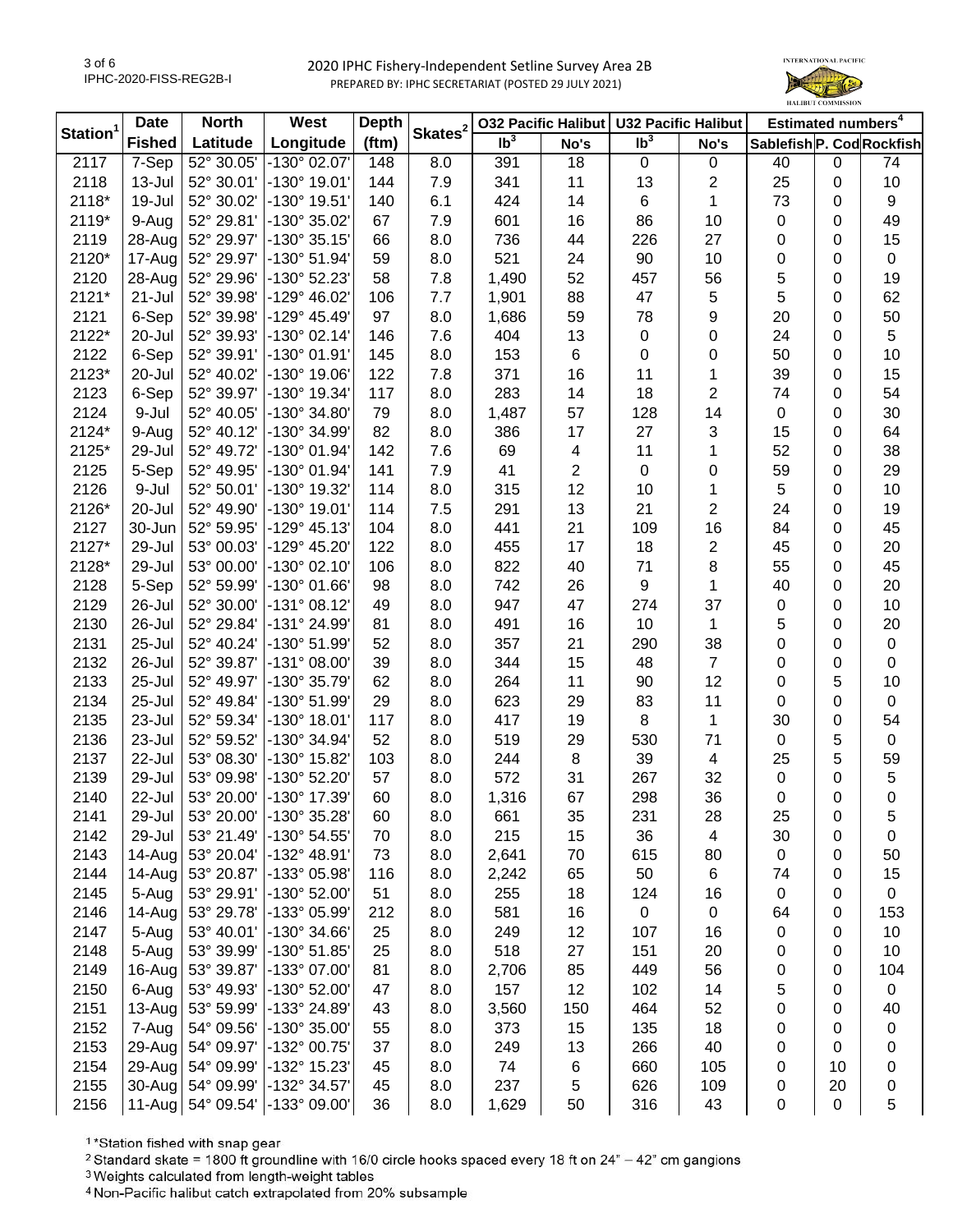

| Station <sup>1</sup> | <b>Date</b>   | <b>North</b> | West                     | <b>Depth</b> | Skates <sup>2</sup> |                            |                | 032 Pacific Halibut   U32 Pacific Halibut |                         | Estimated numbers <sup>4</sup> |    |             |
|----------------------|---------------|--------------|--------------------------|--------------|---------------------|----------------------------|----------------|-------------------------------------------|-------------------------|--------------------------------|----|-------------|
|                      | <b>Fished</b> | Latitude     | Longitude                | (ftm)        |                     | $\overline{\mathsf{lb}^3}$ | No's           | $\mathsf{lb}^3$                           | No's                    | Sablefish P. Cod Rockfish      |    |             |
| 2157                 | $13-Auq$      | 54° 10.00'   | -133° 24.77'             | 219          | 8.0                 | 307                        | 12             | 38                                        | 5                       | 129                            | 0  | 45          |
| 2158                 | 8-Aug         | 54° 20.63'   | -130° 34.99'             | 50           | 8.0                 | 766                        | 28             | 282                                       | 37                      | 0                              | 0  | 25          |
| 2159                 | 3-Aug         | 54° 19.98'   | -131° 08.16'             | 38           | 8.0                 | 529                        | 37             | 981                                       | 125                     | 0                              | 0  | $\mathbf 0$ |
| 2160                 | 28-Aug        | 54° 20.72'   | -131° 26.01'             | 102          | 8.0                 | 609                        | 39             | 138                                       | 15                      | 54                             | 0  | 10          |
| 2161                 | 31-Aug        | 54° 20.51'   | -131° 43.00'             | 107          | 8.0                 | 2,015                      | 111            | 631                                       | 73                      | 5                              | 0  | 15          |
| 2162                 | 31-Aug        | 54° 20.00'   | -132° 00.56'             | 134          | 7.5                 | 637                        | 24             | 34                                        | 4                       | 60                             | 0  | 5           |
| 2163                 | 29-Aug        | 54° 19.99'   | -132° 17.88'             | 118          | 8.0                 | 1,416                      | 58             | 79                                        | 10                      | 25                             | 0  | 40          |
| 2164                 | 30-Aug        | 54° 20.00'   | -132° 36.65'             | 148          | 8.0                 | 622                        | 19             | 34                                        | 4                       | 94                             | 0  | 10          |
| 2165                 | 11-Aug        | 54° 19.97'   | -132° 52.22'             | 217          | 8.0                 | 531                        | 14             | $\overline{7}$                            | 1                       | 134                            | 0  | 15          |
| 2166                 | 11-Aug        | 54° 19.99'   | -133° 07.97'             | 254          | 8.0                 | 742                        | 17             | 52                                        | 6                       | 119                            | 0  | 5           |
| 2167                 | 12-Aug        | 54° 20.00'   | -133° 27.26'             | 130          | 8.0                 | 1,936                      | 66             | 91                                        | 9                       | 69                             | 0  | 119         |
| 2168                 | 12-Aug        | 54° 19.99'   | -133° 42.90'             | 136          | 8.0                 | 1,739                      | 72             | 79                                        | 9                       | 178                            | 0  | 10          |
| 2169                 | 8-Aug         | 54° 29.52'   | $-130^{\circ}35.01'$     | 61           | 8.0                 | 805                        | 24             | 152                                       | 20                      | 20                             | 0  | $\mathbf 0$ |
| 2170                 | 28-Aug        | 54° 29.78'   | -131° 09.02'             | 74           | 8.0                 | 272                        | 16             | 88                                        | 10                      | 50                             | 0  | 0           |
| 2171                 | 28-Aug        | 54° 29.74'   | -131° 25.99'             | 61           | 8.0                 | 2,148                      | 75             | 278                                       | 33                      | 5                              | 5  | 64          |
| 2172                 | 31-Aug        | 54° 29.87'   | $-131^{\circ}$ 44.02     | 184          | 8.0                 | 166                        | $\overline{7}$ | 10                                        | 1                       | 45                             | 0  | 0           |
| 2258                 | 9-Jul         | 50° 50.94'   | $-129^{\circ}$ 32.00     | 166          | 8.0                 | 1,703                      | 49             | 28                                        | 3                       | 56                             | 0  | 46          |
| 2261                 | 9-Jul         | 51° 00.19'   | $-129^{\circ}$ 47.20     | 287          | 8.0                 | 84                         | 3              | $\pmb{0}$                                 | 0                       | 64                             | 0  | 20          |
| 2262                 | 8-Jul         | 51° 11.96'   | -130° 00.50'             | 277          | 8.0                 | 321                        | 10             | 0                                         | 0                       | 84                             | 0  | 74          |
| 2263                 | 8-Jul         | 51° 10.00'   | -129° 45.52'             | 236          | 8.0                 | 1,346                      | 45             | 9                                         | 1                       | 94                             | 0  | 5           |
| 2264                 | 19-Jul        | 51° 19.84'   | -127° 39.25'             | 69           | 8.0                 | 25                         | $\overline{2}$ | 5                                         | 1                       | 0                              | 0  | 5           |
| 2265                 | 7-Jul         | 51° 20.01'   | -130° 02.57'             | 168          | 8.0                 | 1,887                      | 72             | 47                                        | 5                       | 134                            | 0  | 10          |
| 2266                 | 20-Jul        | 51° 40.00'   | -127° 22.90'             | 135          | 8.0                 | 491                        | 14             | 9                                         | 1                       | 0                              | 0  | 15          |
| 2267                 | 29-Jun        | 51° 40.16'   | $-127°55.03'$            | 185          | 8.0                 | 562                        | 27             | 97                                        | 11                      | 54                             | 0  | $\mathbf 0$ |
| 2268                 | 29-Jun        | 51° 39.99'   | -128° 12.22'             | 38           | 8.0                 | 308                        | 12             | 63                                        | 9                       | 0                              | 0  | 10          |
| 2269                 | $2-Jul$       | 51° 39.99'   | $-128°$ 42.81            | 19           | 8.0                 | 298                        | 13             | 41                                        | 5                       | 0                              | 0  | 0           |
| 2270                 | 29-Jun        | 51° 49.78'   | -127° 55.02'             | 175          | 8.0                 | 402                        | 21             | 60                                        | 6                       | 69                             | 0  | $\mathbf 0$ |
| 2271*                | 20-Aug        | 52° 01.51'   | -131° 11.81'             | 77           | 7.8                 | 3,808                      | 79             | 121                                       | 13                      | 0                              | 0  | 223         |
| 2271                 | 27-Aug        | 52° 00.01'   | -131° 07.91'             | 35           | 8.0                 | 2,465                      | 67             | 89                                        | 10                      | 0                              | 0  | 104         |
| 2272                 | 30-Jun        | 52° 09.73'   | $-126°50.43'$            | 101          | 8.0                 | 340                        | $\overline{7}$ | 8                                         | $\mathbf{1}$            | 0                              | 0  | 0           |
| 2273                 | 8-Jul         | 52° 09.36'   | $-131°08.04'$            | 20           | 8.0                 | 747                        | 19             | 28                                        | 3                       | 0                              | 0  | $\mathbf 0$ |
| 2273*                | 15-Aug        | 52° 09.64'   | -131° 07.99'             | 21           | 8.1                 | 127                        | 3              | $\mathbf 0$                               | $\pmb{0}$               | 0                              | 0  | 5           |
| 2274                 | 8-Jul         | 52° 11.01'   | -131° 25.00'             | 109          | 8.0                 | 1,632                      | 61             | 314                                       | 39                      | 5                              | 0  | 208         |
| 2274*                | 19-Aug        |              | 52° 09.68' -131° 23.08'  | 93           | 8.0                 | 2,006                      | 55             | 110                                       | 13                      | 10                             | 0  | 188         |
| 2275                 | 30-Jun        |              | 52° 19.91' - 127° 05.89' | 145          | 8.0                 | 122                        | 4              | 0                                         | 0                       | 15                             | 0  | 15          |
| 2276*                | $31 -$ Jul    | 52° 19.94'   | $-128°57.03'$            | 28           | 7.9                 | 254                        | 14             | 111                                       | 13                      | 0                              | 0  | 59          |
| 2276                 | 30-Aug        | 52° 20.30'   | -128° 56.85'             | 23           | 8.0                 | 430                        | 25             | 101                                       | 12                      | 0                              | 0  | 5           |
| 2277                 | $10 -$ Jul    | 52° 20.00'   | -131° 03.97'             | 68           | 7.9                 | 737                        | 39             | 507                                       | 63                      | 0                              | 0  | 10          |
| 2277*                | 16-Aug        | 52° 19.39'   | -131° 07.22'             | 49           | 8.0                 | 681                        | 22             | 55                                        | $\overline{7}$          | 0                              | 0  | 10          |
| 2278                 | $1-Jul$       | 52° 30.04'   | $-129°$ 10.87            | 67           | 8.0                 | 574                        | 27             | 126                                       | 19                      | 0                              | 0  | 20          |
| 2278*                | 27-Jul        | 52° 30.88'   | $-129^{\circ}$ 09.98'    | 74           | 8.0                 | 805                        | 36             | 171                                       | 21                      | 0                              | 10 | 10          |
| 2279*                | $31 -$ Jul    | 52° 39.71'   | -128° 56.63'             | 83           | 7.8                 | 1,048                      | 25             | 8                                         | 1                       | 0                              | 0  | 10          |
| 2279                 | 30-Aug        | 52° 39.07'   | $-128°56.84'$            | 77           | 7.9                 | 652                        | 20             | 51                                        | 6                       | 5                              | 0  | 20          |
| 2280*                | 27-Jul        | 52° 39.65'   | -129° 16.07'             | 75           | 8.1                 | 553                        | 23             | 35                                        | 5                       | 5                              | 0  | 45          |
| 2280                 | 2-Sep         | 52° 39.18'   | -129° 15.93'             | 80           | 8.0                 | 548                        | 15             | 16                                        | $\overline{c}$          | 0                              | 0  | 15          |
| 2283                 | 29-Jun        | 52° 50.40'   | -129° 12.83'             | 62           | 8.0                 | 842                        | 40             | 572                                       | 72                      | 54                             | 0  | 0           |
| 2283*                | 30-Jul        | 52° 50.20'   | $-129°$ 13.00            | 61           | 8.0                 | 600                        | 29             | 180                                       | 22                      | 5                              | 0  | 5           |
| 2284*                | 28-Jul        | 52° 49.95'   | -129° 28.95'             | 118          | 8.0                 | 1,189                      | 44             | 96                                        | 12                      | 30                             | 10 | 10          |
| 2284                 | 2-Sep         | 52° 49.97'   | -129° 29.07'             | 119          | 8.0                 | 406                        | 13             | 20                                        | $\overline{\mathbf{c}}$ | 25                             | 0  | 0           |
| 2285                 | 27-Jul        |              | 52° 49.79' -131° 25.01'  | 59           | 8.0                 | 1,604                      | 27             | $\pmb{0}$                                 | $\pmb{0}$               | 0                              | 0  | 75          |
|                      |               |              |                          |              |                     |                            |                |                                           |                         |                                |    |             |

<sup>1</sup>\*Station fished with snap gear

<sup>2</sup> Standard skate = 1800 ft groundline with 16/0 circle hooks spaced every 18 ft on 24" - 42" cm gangions

<sup>3</sup> Weights calculated from length-weight tables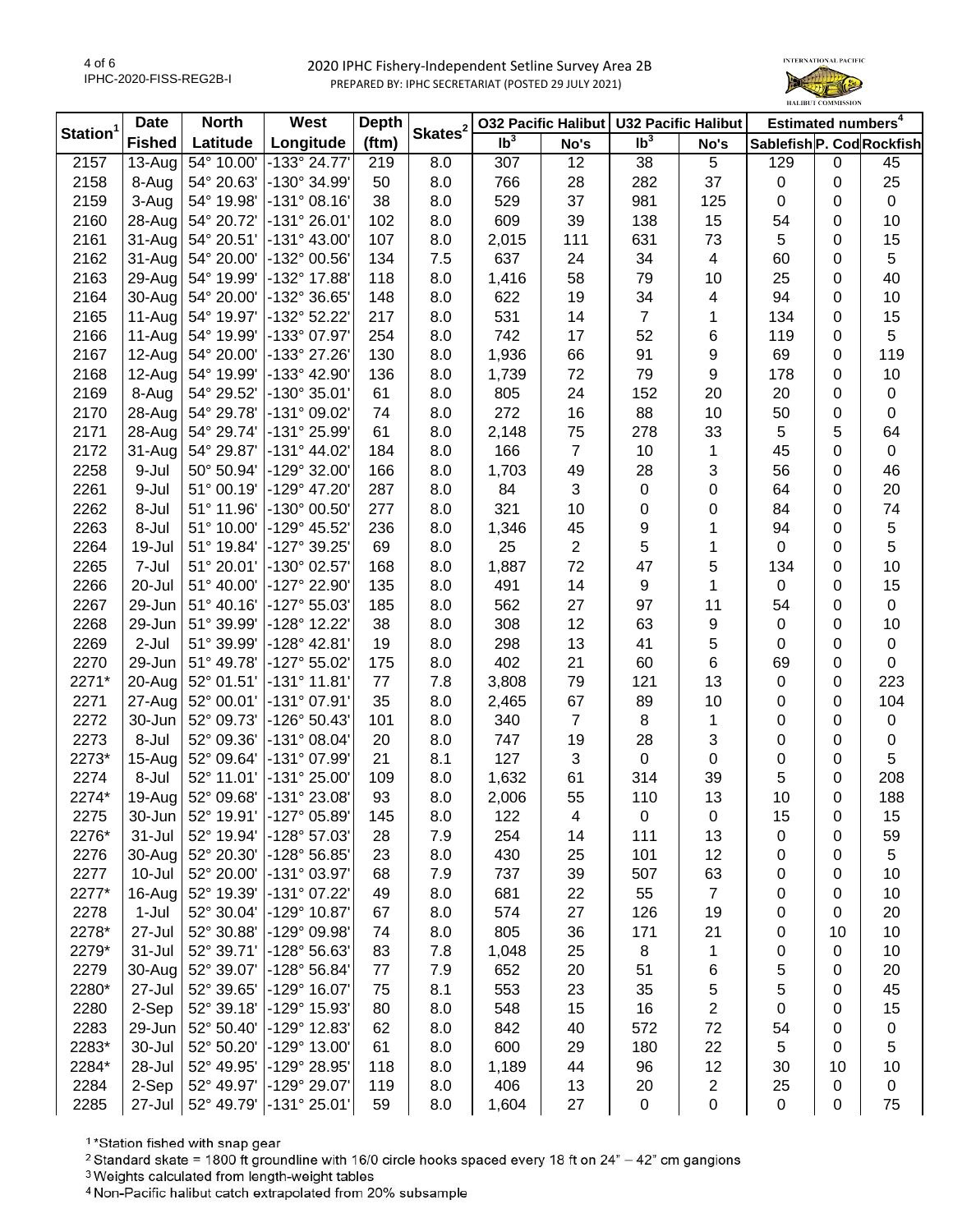

| Station <sup>1</sup> | <b>Date</b>   | <b>North</b> | West                         | <b>Depth</b> | Skates <sup>2</sup> |                 | 032 Pacific Halibut | <b>U32 Pacific Halibut</b> |                         | Estimated numbers <sup>4</sup> |    |           |
|----------------------|---------------|--------------|------------------------------|--------------|---------------------|-----------------|---------------------|----------------------------|-------------------------|--------------------------------|----|-----------|
|                      | <b>Fished</b> | Latitude     | Longitude                    | (ftm)        |                     | Ib <sup>3</sup> | No's                | Ib <sup>3</sup>            | No's                    | Sablefish P. Cod Rockfish      |    |           |
| 2286                 | 30-Jun        | 52° 50.14'   | $-129^{\circ}$ 45.74'        | 61           | 8.0                 | 1,579           | 69                  | 623                        | 74                      | 0                              | 10 | 84        |
| 2286*                | 28-Jul        | 52° 50.03'   | -129° 46.58'                 | 52           | 7.8                 | 1,178           | 59                  | 504                        | 57                      | 10                             | 0  | 10        |
| 2287                 | 27-Jul        | 52° 50.26'   | $-131°08.01'$                | 16           | 8.0                 | 0               | 0                   | 14                         | $\mathbf{2}$            | 0                              | 0  | 5         |
| 2288                 | 27-Jul        | 52° 57.24'   | -131° 26.30'                 | 21           | 8.0                 | 298             | 9                   | 9                          | 1                       | 0                              | 0  | 0         |
| 2289                 | 28-Jul        | 53° 00.00'   | $-131^{\circ}$ 08.40         | 16           | 8.0                 | $\mathbf 0$     | $\mathbf 0$         | $\mathbf 0$                | 0                       | 0                              | 0  | 0         |
| 2290                 | 15-Aug        | 52° 59.98'   | -132° 16.00'                 | 71           | 8.0                 | 650             | 27                  | 101                        | 14                      | 5                              | 0  | 25        |
| 2291                 | 29-Jun        | 53° 00.09'   | -129° 28.34'                 | 26           | 8.0                 | 607             | 21                  | 67                         | 9                       | 0                              | 0  | 15        |
| 2291*                | 30-Jul        | 52° 59.43'   | -129° 28.05'                 | 30           | 8.0                 | 495             | 17                  | 43                         | 6                       | 0                              | 0  | 5         |
| 2292                 | 23-Jul        | 52° 59.93'   | -130° 51.92'                 | 23           | 8.0                 | 716             | 25                  | 69                         | 10                      | 0                              | 0  | 15        |
| 2293                 | $15-Au$ g     | 53° 01.06'   | -132° 32.06'                 | 120          | 8.0                 | 1,824           | 72                  | 260                        | 29                      | 40                             | 0  | 54        |
| 2294*                | 6-Aug         | 53° 10.02'   | -128° 38.90'                 | 114          | 7.9                 | 128             | 4                   | $\mathbf 0$                | 0                       | 25                             | 0  | 15        |
| 2294                 | 3-Sep         | 53° 10.14'   | -128° 40.28'                 | 142          | 8.0                 | 471             | 13                  | 0                          | 0                       | 20                             | 0  | 15        |
| 2295                 | 7-Sep         | 53° 10.00'   | $-131^{\circ}36.86'$         | 10           | 8.0                 | 0               | $\pmb{0}$           | 0                          | 0                       | 0                              | 0  | $\pmb{0}$ |
| 2296                 | 28-Jul        | 53° 10.01'   | $-131^{\circ} 24.06^{\circ}$ | 15           | 8.0                 | 0               | 0                   | $\pmb{0}$                  | 0                       | 0                              | 0  | $\pmb{0}$ |
| 2297                 | 28-Jul        | 53° 09.99'   | -131° 09.62'                 | 19           | 8.0                 | 801             | 21                  | $\overline{7}$             | 1                       | 0                              | 0  | 10        |
| 2298                 | 30-Jun        | 53° 10.50'   | $-129°$ 42.64                | 82           | 8.0                 | 579             | 15                  | 20                         | $\overline{c}$          | 20                             | 0  | 15        |
| 2298*                | 8-Aug         | 53° 11.57'   | $-129^{\circ}$ 43.96'        | 54           | 8.0                 | 525             | 19                  | 46                         | 5                       | 15                             | 0  | 20        |
| 2299                 | 22-Jul        | 53° 10.25'   | $-130^{\circ}$ 01.49         | 48           | 8.0                 | 1,640           | 54                  | 159                        | 20                      | 0                              | 5  | 20        |
| 2301*                | 6-Aug         | 53° 20.36'   | $-128°55.01'$                | 239          | 8.0                 | 529             | 21                  | 20                         | $\mathbf{2}$            | 135                            | 0  | $\pmb{0}$ |
| 2301                 | 3-Sep         | 53° 20.05'   | $-128°54.87'$                | 260          | 8.0                 | 1,001           | 34                  | $\pmb{0}$                  | 0                       | 124                            | 0  | 0         |
| 2302                 | 7-Sep         | 53° 19.99'   | $-131^{\circ}$ 40.24         | 13           | 8.0                 | $\mathbf 0$     | $\mathbf 0$         | 0                          | 0                       | 0                              | 0  | 0         |
| 2303*                | 7-Aug         | 53° 20.26'   | $-129°$ 12.03'               | 251          | 7.8                 | 366             | 13                  | 0                          | 0                       | 179                            | 0  | 0         |
| 2303                 | 4-Sep         | 53° 19.90'   | $-129°$ 11.64                | 258          | 7.8                 | 840             | 26                  | 0                          | 0                       | 175                            | 0  | 0         |
| 2304                 | 7-Sep         | 53° 19.98'   | -131° 25.87'                 | 17           | 8.0                 | 139             | 2                   | 0                          | 0                       | 0                              | 0  | 0         |
| 2305                 | 6-Sep         | 53° 20.48'   | -131° 08.99'                 | 19           | 8.0                 | 223             | 5                   | 0                          | 0                       | 0                              | 0  | 50        |
| 2306*                | 8-Aug         | 53° 18.75'   | $-129^{\circ}$ 44.97         | 102          | 7.8                 | 164             | 3                   | 0                          | 0                       | 29                             | 0  | 0         |
| 2306                 | 4-Sep         | 53° 19.93'   | $-129°$ 46.43                | 91           | 8.0                 | 355             | 8                   | 15                         | 2                       | 45                             | 0  | 10        |
| 2307                 | 28-Jun        | 53° 30.31'   | $-129°$ 12.10                | 198          | 8.0                 | 281             | 13                  | $\pmb{0}$                  | 0                       | 109                            | 0  | 25        |
| 2307*                | 7-Aug         | 53° 29.83'   | -129° 11.98'                 | 198          | 8.0                 | 329             | 13                  | 0                          | 0                       | 153                            | 0  | 15        |
| 2308                 | 3-Sep         | 53° 30.35'   | -131° 42.02'                 | 14           | 8.0                 | 0               | 0                   | 0                          | 0                       | 0                              | 0  | 0         |
| 2309                 | 6-Sep         | 53° 30.35'   | -131° 22.80'                 | 13           | 8.0                 | 70              | 1                   | 0                          | 0                       | 0                              | 0  | 0         |
| 2311                 | 6-Sep         | 53° 27.87'   | $-131°09.12'$                | 21           | 8.0                 | 541             | 13                  | 0                          | 0                       | 0                              | 0  | 10        |
| 2312                 | 3-Sep         | 53° 40.01'   | -131° 26.92'                 | 11           | 8.0                 | $\mathbf 0$     | $\pmb{0}$           | 0                          | 0                       | 0                              | 0  | 0         |
| 2313                 | 6-Aug         |              | 53° 40.00' -131° 08.98'      | 27           | 8.0                 | 321             | 10                  | 34                         | 4                       | 0                              | 0  | $\pmb{0}$ |
| 2314                 | 3-Sep         |              | 53° 39.12' -131° 42.95'      | 11           | 8.0                 | 0               | 0                   | 0                          | 0                       | 0                              | 0  | 0         |
| 2315                 | 4-Aug         | 53° 50.05'   | $-130^{\circ}$ 01.08         | 94           | 8.0                 | 51              | 1                   | 0                          | 0                       | 0                              | 0  | 0         |
| 2316                 | 2-Sep         | 53° 52.03'   | $-131^{\circ} 24.24'$        | 11           | 8.0                 | $\pmb{0}$       | 0                   | 9                          | 1                       | 0                              | 0  | 0         |
| 2317                 | 4-Aug         | 53° 50.10'   | -130° 17.99'                 | 107          | 8.0                 | 272             | 6                   | 0                          | 0                       | 5                              | 0  | 5         |
| 2318                 | 6-Aug         | 53° 49.61'   | $-131°08.95'$                | 26           | 8.0                 | 798             | 37                  | 99                         | 13                      | 0                              | 0  | 0         |
| 2320                 | 2-Sep         | 53° 50.01'   | $-131°$ 41.77'               | 9            | 8.0                 | $\mathbf 0$     | 0                   | 0                          | 0                       | 0                              | 0  | 0         |
| 2321                 | 16-Aug        | 53° 49.89'   | -133° 24.96'                 | 152          | 8.0                 | 1,780           | 75                  | 66                         | 7                       | 40                             | 0  | 50        |
| 2322                 | 1-Sep         | 54° 01.36'   | $-131°08.84'$                | 19           | 8.0                 | 53              | 4                   | 11                         | 2                       | 0                              | 0  | 0         |
| 2323                 | 13-Aug        | 54° 00.02'   | -133° 12.06'                 | 23           | 8.0                 | 4,145           | 114                 | 107                        | 13                      | 0                              | 0  | 20        |
| 2324                 | 7-Aug         | 54° 01.20'   | -130° 55.02'                 | 41           | 8.0                 | 392             | 17                  | 176                        | 26                      | 10                             | 0  | $\pmb{0}$ |
| 2326                 | 30-Aug        | 54° 09.99'   | -132° 52.04'                 | 23           | 8.0                 | 33              | $\sqrt{2}$          | 26                         | $\overline{\mathbf{4}}$ | 0                              | 0  | 0         |
| 2327                 | 7-Aug         | 54° 10.09'   | $-130^{\circ} 51.96'$        | 50           | 8.0                 | 495             | 33                  | 291                        | 39                      | 5                              | 0  | 5         |
| 2328                 | 1-Sep         |              | 54° 10.03' -131° 09.51'      | 16           | 8.0                 | 184             | 11                  | 106                        | 15                      | 0                              | 0  | 0         |
| 2329                 | 1-Sep         |              | 54° 08.91' -131° 25.93'      | 13           | 8.0                 | 13              | 1                   | 9                          | $\mathbf{1}$            | 0                              | 0  | 0         |
| 2330                 | $12$ -Aug     | 54° 10.12'   | -133° 43.03'                 | 135          | 8.0                 | 1,675           | 82                  | 206                        | 25                      | 84                             | 0  | 20        |
| 2331                 | 8-Aug         |              | 54° 19.45' -130° 20.14'      | 25           | 8.0                 | 113             | $\sqrt{2}$          | $\pmb{0}$                  | $\boldsymbol{0}$        | 0                              | 0  | $\pmb{0}$ |

<sup>1</sup>\*Station fished with snap gear

<sup>2</sup> Standard skate = 1800 ft groundline with 16/0 circle hooks spaced every 18 ft on 24" - 42" cm gangions

<sup>3</sup> Weights calculated from length-weight tables